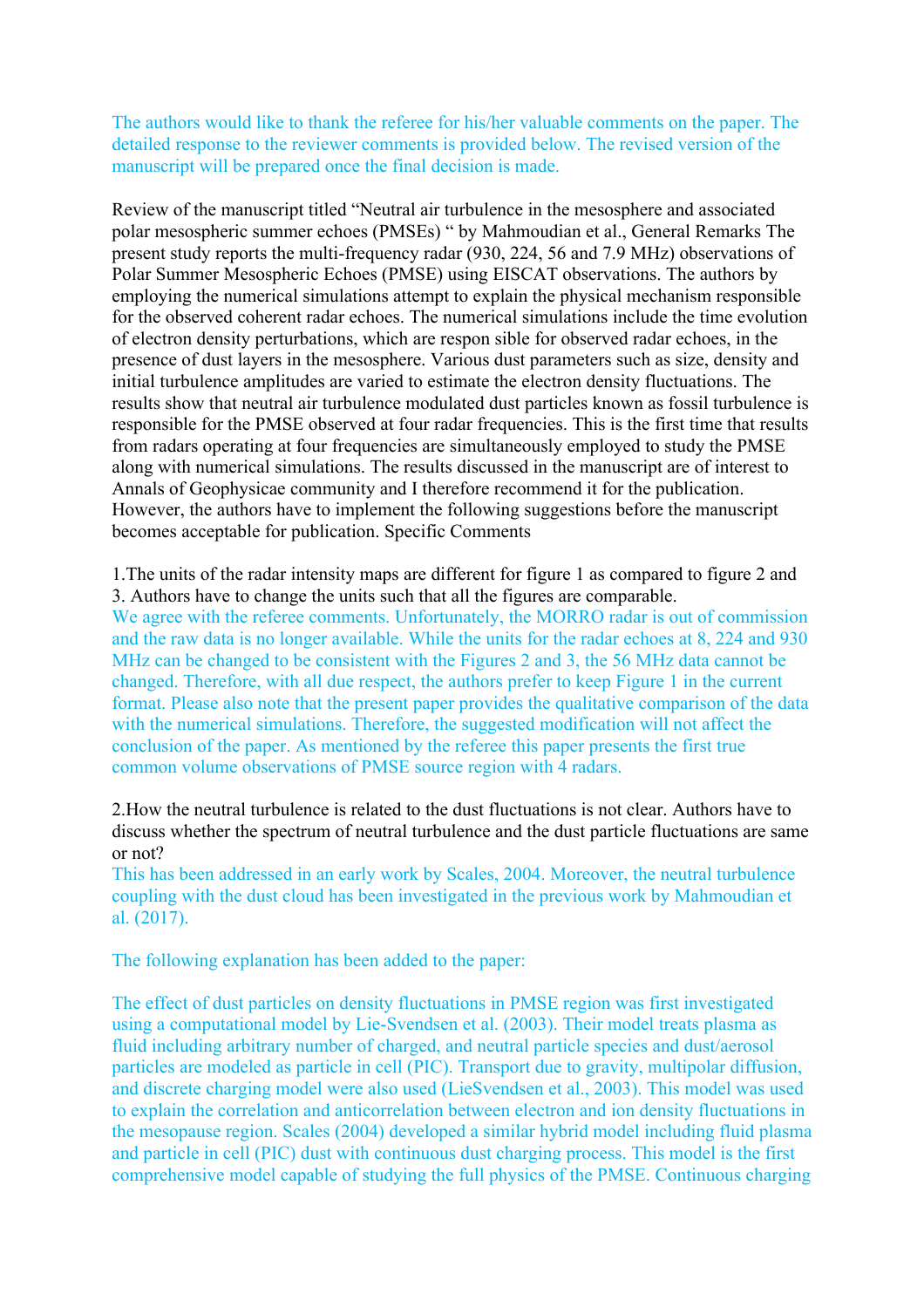model based on the Orbital-Motion-Limited (OML) approach has been used for the time varying charge on the dust particles. It should be noted that the difference between the continuous charging model and discrete charging model based on statistics is negligible in this circumstance. The summer mesopause temperature for both ions and electrons is taken to be  $T e = T i = $ 150 K.$ 

The collision of charged dust with neutrals is implemented by using a Langevin method (Winske and Rosenberg, 1998) and the dust-neutral collision frequency is denoted by  $\mathcal{S}$ u  $\{dn\}$ . The initially uncharged dust is taken to have density given by

\begin{equation} n  $d(x) = n_{d0} \left( 1 + \frac{\delta n_{d0}}{n_{d0}} \sin(2\pi x) \right)$ \end{equation}

Where  $\$ n {d0 $\$  is the undisturbed density,  $\delta$  deltan {d0} $\$  is neutral dust irregularity amplitude, \$m\$ is the mode number, \$l\$ and is the system length of the model. In the current model, the plasma irregularities ultimately result from charging of the electrons onto this irregular dust density. The mechanism for the generation of the dust irregularities is presented in Mahmoudian et al. (2017).

D. Winske and M. Rosenberg, "Nonlinear development of the dust acoustic instability in a collisional dusty plasma," IEEE Trans. Plasma Sci., vol. 26, pp. 92–99, Feb. 1998.

Mahmoudian, A. , Mohebalhojeh, A. A.2 , Mazrae Farahani, M.2 and Scales, W. A., On the source of plasma density and electric field perturbations in PMSE and PMWE regions, Journal of the Earth and Space Physics, Vol. 42, No. 4, Winter 2017, PP. 63-71

Lie-Svendsen, Ø., Blix, T. A., Hoppe, U. P. and Thrane, E. V., 2003, Modeling the smallscale plasma response to the presence of heavy aerosol particles, Adv. Space Res., 31(9), 2045-2054

3.How the authors explain the absence of echoes at 930 MHz, based on fossil turbulence theory? The explanation given by the authors should be substantiated with further discussion. The whole discussion of the fossil turbulence is removed from the paper. This has also been requested by another referee.

4.The authors state that "Fluctuations in dusty plasma may also be generated by "fossil turbulence" when neutral air turbulence is absent". However they discuss the coupling of neutral turbulence and initial amplitude of irregularities within dust density. If fossil turbulence forms in the absence of neutral turbulence then how the coupling between them is justified.

We have revised the paper and removed the application of the fossil turbulence in the absence of neutral turbulence to the present study. It should be noted that the fluctuations in the dust and plasma density created through neutral turbulence may exist even when the initial turbulence is dissipated. This can be justified through reduced diffusion as a result of heavy dust particles. To keep the focus of the paper on neutral turbulence coupling and be consistent with the title of the paper the fossil turbulence is removed from the paper.